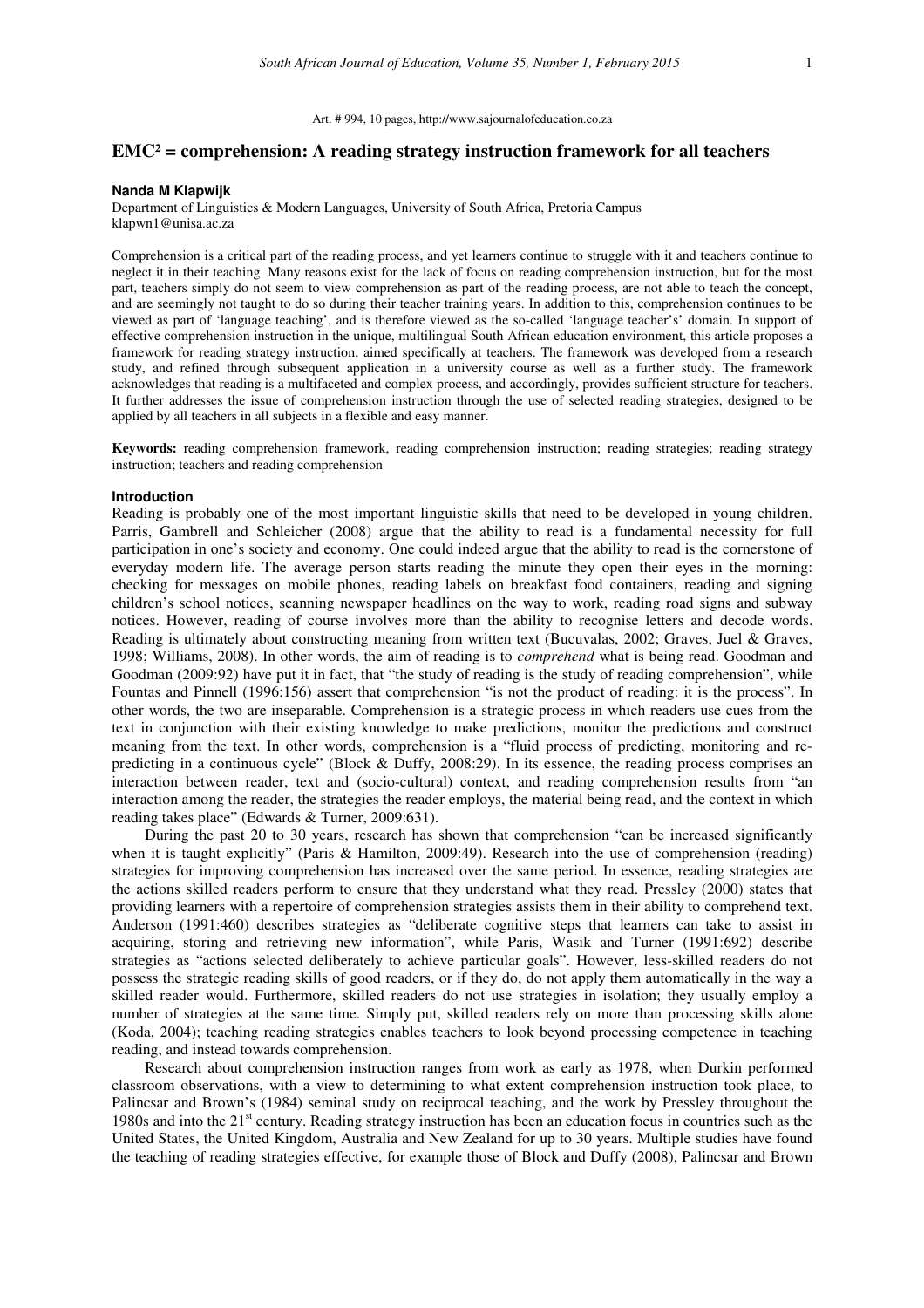(1984), Pressley (2000, 2005), Pressley and Harris (1990), as well as Williams (2008), to name a few. Up to 45 individual reading strategies have been documented through research, although this number is not finite and often changes; for example, Block and Duffy (2008) identify nine reading strategies that have been validated as highly successful since 2000. Studies also show that reading strategy instruction not only improves comprehension, but that it also benefits other areas related to reading, such as self control and regulating while reading (Haller, Child & Walberg, 1988; Paris, Wixson & Palincsar, 1986), metacognitive strategies in second language (L2) test performance of low-ability groups (Purpura, 1998) and decoding abilities (Van den Bos, Brand-Gruwel & Aarnoutse, 1998).

Various comprehension instruction frameworks which incorporate reading strategies have been developed over the past years, for example Palincsar and Brown's (1984) Reciprocal Teaching, Concept-oriented Reading Instruction (Guthrie, 2003; Guthrie, Anderson, Alao & Rinehart, 1999), Transactional Strategy Instruction (Pressley, 1998), Hedgcock and Ferris' (2009) take on intensive reading, and the Four-pronged comprehension strategy framework developed by McNamara, Ozuru, Best and O'Reilly (2007), to name a few. Palincsar and Brown's (1984) reciprocal teaching takes the form of a dialogue between teachers and students about segments of text for the purpose of constructing the meaning of text, and uses four specific reading strategies, namely: questioning, clarifying, summarizing, and predicting. These strategies are always used in order. Reciprocal Teaching involves a scaffolded approach, beginning with high levels of teacher instruction and modelling, during which the teacher specifically and explicitly models his or her thinking processes out loud, using each of the four reading strategies. The roles are gradually reversed to the point where learners are able to use the strategies independently.

In Transactional Strategies Instruction (Pressley, El-Dinary, Gaskins, Schuder, Bergman, Almaso & Brown, 1992), teachers draw upon a small repertoire of strategies to help students derive meaning from text. The strategies typically include predictions, activating prior knowledge, asking questions, clarification, visualisation, summarisation, story grammar, text structure, thinking aloud and making connections. Transactional Strategies Instruction involves direct explanation and teacher modeling followed by guided practice of application of strategies, with teachers providing assistance as and when needed – in other words, scaffolded teaching. A key difference between Reciprocal Teaching and Transactional Strategies Instruction is that the latter requires no set order of strategy use and is less restrictive about how students participate (Pressley, 1998).

Guthrie's (2003) Concept-oriented Reading Instruction (CORI) is aimed at increasing learners' motivation to read and includes activating background knowledge, questioning, searching for important information, summarising, organising information graphically and structuring stories. As with Reciprocal Teaching and Transactional Strategies Instruction, CORI is based on teacher modelling, scaffolding and guided practice, with a recommendation of 30 minutes per class per day (Guthrie, 2003:118).

Hedgcock and Ferris (2009) include the use of strategies in their view of Intensive Reading, and divide the process into three phases. In the Prereading phase activities include surveying the text, making predictions, asking questions, and introducing key vocabulary. During-reading activities include first reading, a "quick read-through of the entire text to develop a sense of its main point(s) and to confirm initial predictions made during prereading" (Hedgcock & Ferris, 2009:172), re-reading the text (a more focused second reading looking closely at language, and considering the structure of the text). Post-reading activities include summarising and responding, thinking critically, and reading-writing connections.

Overall it can be concluded that these existing frameworks, while providing their own 'take' on how comprehension can be improved, utilise the explicit instruction of reading strategies and can be described as helping bridge the gap for students who demonstrate a discrepancy between decoding skills and comprehension skills. The question arises: if reading strategies have been shown to increase comprehension, and multiple instruction frameworks exist, why is comprehension instruction not a common practice in schools?

## Why do Teachers not Engage with Comprehension Instruction?

Existing literature seems to point to various reasons for the 'non-uptake' of strategy instruction:

- 1. A lack of proper teacher education, where Sailors (2008:653) for example, points to a "distinct lack of research into and professional development of teachers in terms of reading comprehension instruction", and where most development seems focused on reading *instruction* and teaching learners to decode words.
- 2. The fact that "becoming a comprehension strategies instruction teacher is painfully difficult" (Pressley & Beard El-Dinary, 1997) and time consuming. What remains evident is that "without professional development, teachers will have difficulty implementing comprehension instruction" (Block & Duffy, 2008:23).
- 3. Teachers seem to remain unconvinced about the effect of strategy instruction on their learners' progress (Gersten, Vaughn, Deschler & Schiller, 1997; Pressley & Beard El-Dinary, 1997), and prefer to receive 'physical evidence' of the effect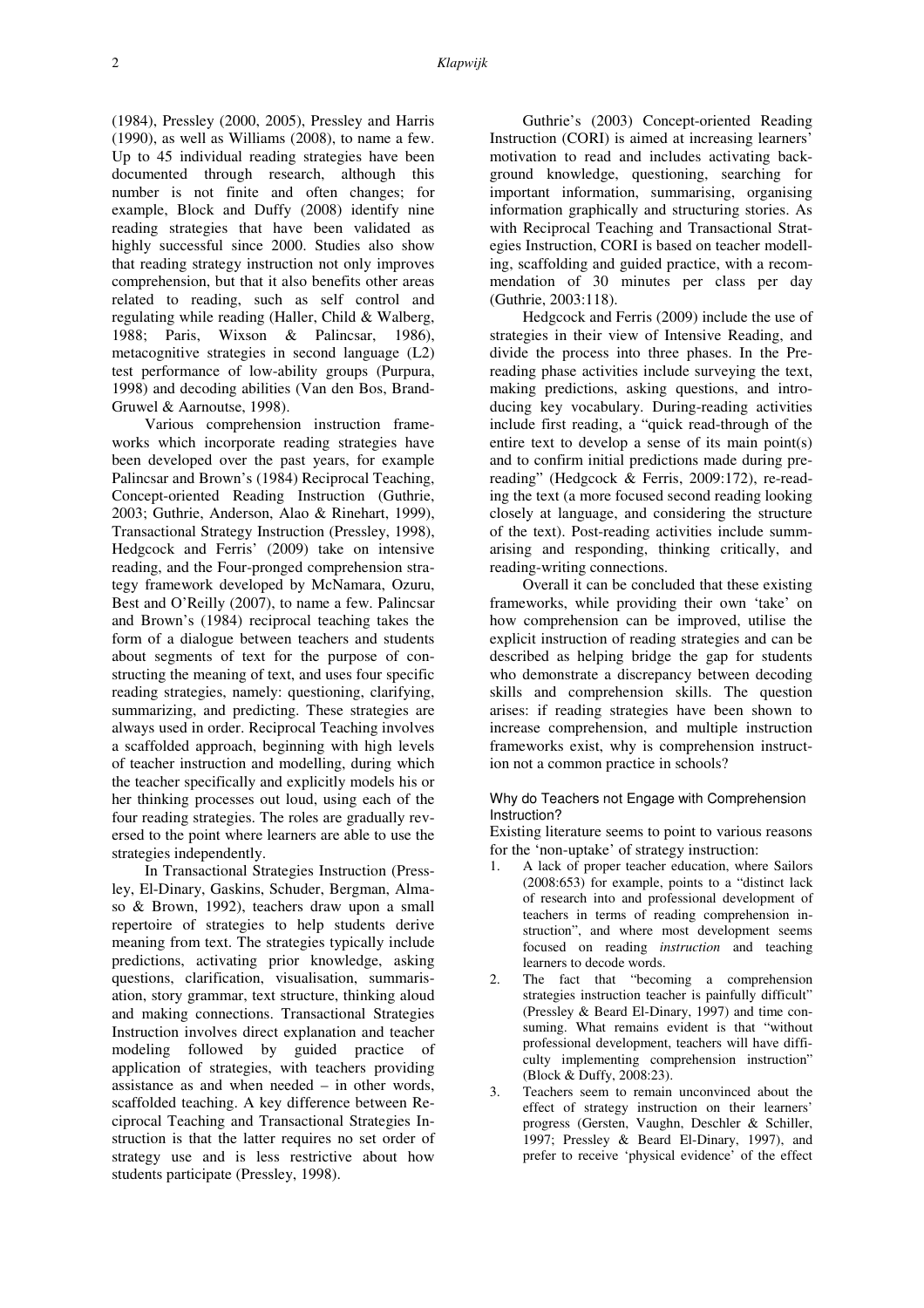of an intervention or method on their learners' results (Klapwijk & Van der Walt, 2011).

- 4. Teachers do not seem to know how to teach comprehension – this links to point (1) above and is an impression substantiated by studies in South African schools by, amongst others, Klapwijk (2011), Pretorius & Lepalala (2011) and Zimmerman (2010), and evidenced in the 2006 and 2011 PIRLS results for South African learners (Howie, Van Staden, Tshele, Dowse & Zimmerman, 2012; Howie, Venter, Van Staden, Zimmerman, Long, Du Toit, Scherman & Archer, 2008).
- 5. Klapwijk (2011) argues that a further reason exists for the non-uptake of strategy instruction by teachers: the fact that traditionally the teaching of any skills related to language (listening, speaking, reading and writing) is allocated to the so-called language teacher and restricted to the so-called language classroom. In other words, since 'language problems belong in the language classroom', teachers of other subjects simply assume that any language-related problems (spelling, comprehension, writing) are the language teacher's problem, or worse, the learner's problem. Similarly, the focus of teacher training institutions seems to be aimed along precisely those lines – limiting courses about comprehension instruction (where this occurs) to future 'language' teachers only, rather than requiring all students to acquire comprehension instruction skills. Klapwijk (2011) argues that it is not only the so-called language teacher's domain to instruct reading comprehension, and identify reading and reading comprehension problems, where it is the responsibility of *every* teacher, regardless of the subject they teach. All teachers should acquire specific skills for teaching and learning towards literacy and language acquisition, and comprehension instruction must form part of every teacher's skill set and be taken into every class in school every day, regardless of the subject.

However, since it seems teachers are loathe to take on comprehension instruction, and teacher training institutions do not seem to actively incorporate comprehension instruction into their curriculum, the focus of this article is to introduce a framework for promoting and increasing comprehension instruction and development for teachers of all subjects. The focus is also particularly aimed at a school environment, where comprehension levels have been proven to be poor, teachers are not always adequately skilled, and the language of learning and teaching is more often than not learners' second or even third language. It is this last point in particular that distinguishes the framework proposed in this article from existing frameworks, where it focuses on the allowing/enabling of multilingual communication in the classroom.

Effective comprehension instruction becomes particularly important for addressing the so-called 'Grade 4 slump' when learners, in moving from the Foundation Phase (Grades  $1 - 3$ ), shift from learning to read to reading to learn (Chall, Jacobs &

Baldwin, 1990). With an increased demand on independent reading in the Intermediate and Senior Phase (Grades  $4 - 9$ ), poor comprehension skills compound the learners' learning load, both cognitively and physically. What is required is the incorporation of comprehension instruction in all classes and all subjects. The framework proposed in this article is aimed at doing exactly that. With a view to addressing the reasons for teachers' reluctance to take on comprehension, the framework proposed in this article was developed with a focus on teachers (and by association, ultimately also on learners) with the intention of being *easy to use, easy to implement and easy to understand and suitable for multilingual environments*.

### **Research Methodology and Procedure**

The framework proposed in this article was developed from the results of a mixed-methods research study (see Klapwijk, 2011 for full details of the study) which focused on creating a framework for strategy instruction for the Senior Primary phase. Quantitative data were used to determine learners' reading age and comprehension levels before and after the research intervention, and qualitative data (the main source for the design of the framework) were gathered through extensive classroom observation and unstructured interviews with teachers. By using existing research on strategy instruction (see Introduction), a reading strategy instruction framework – for teachers – was created and presented to three teachers at a Western Cape primary school. After being given time to internalise the concepts, and with unlimited access to the researcher for assistance (both during and after classes), the teachers implemented the framework in their classes (a total of 163 learners) over a period of two school terms. The original framework was refined based on observation of how teachers came to grips with strategies (or did not), how teachers adjusted their lesson planning and preparation in terms of the framework, how they changed their own interaction with texts, how they changed their interaction with learners (and, in turn, how learners adjusted to the changed interaction with their teachers), how teachers applied the framework and the strategies contained in it, and the type of underlying knowledge teachers seemed to require to effectively apply reading strategies. After completion of the research study, the framework was further refined by the researcher after applying it to third and fourth-year student teachers in a formal Bachelor of Education (BEd) university course over the course of two separate years. A study detailing the effect of the use of the framework on student teachers' comprehension instruction and discourse was also performed (see Klapwijk, In press). The final framework is presented in the sections that follow.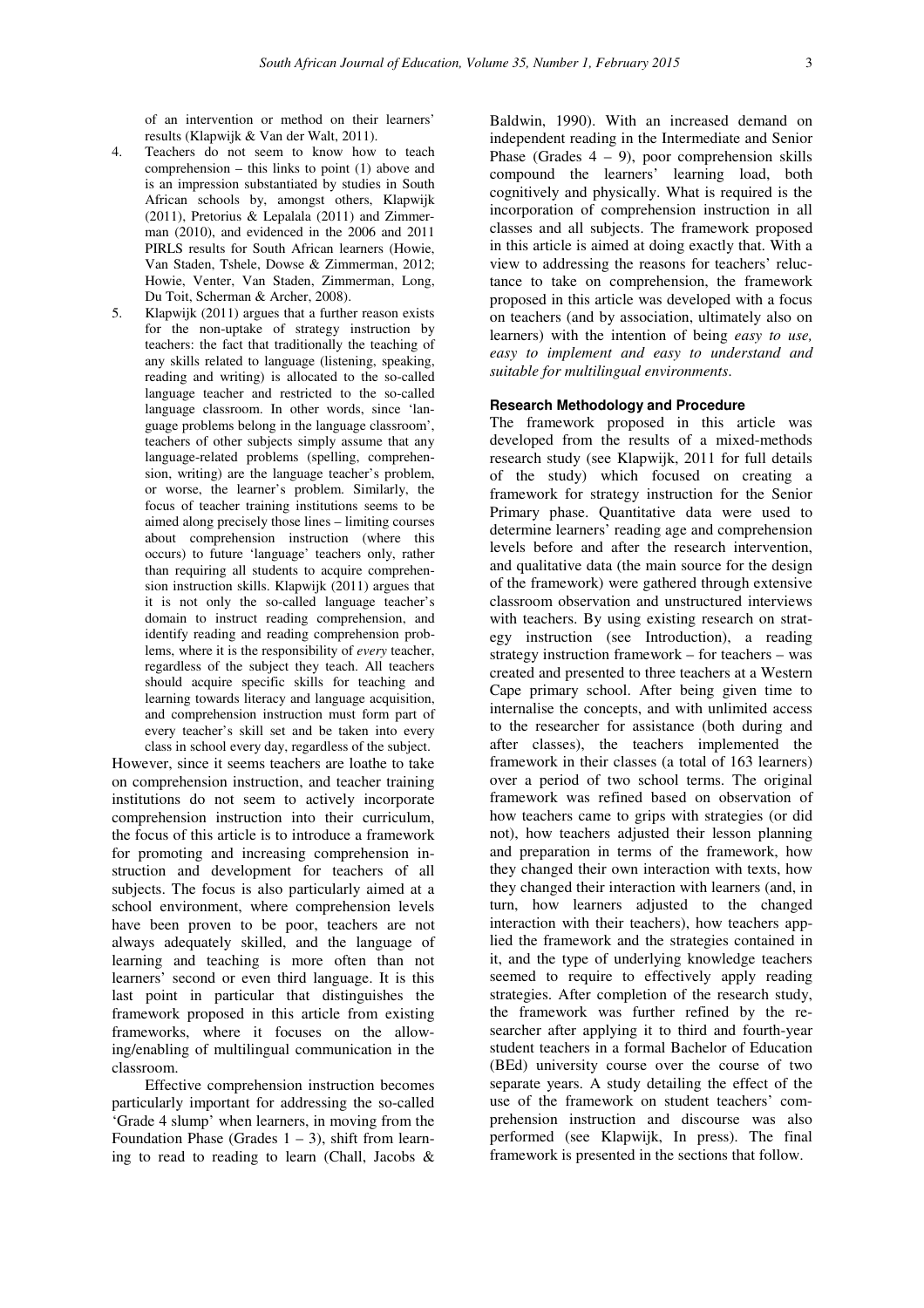## Introducing the EMC Framework

The framework (see Figure 1) is called the EMC framework, where the acronym "EMC" is derived from the first letter of the name of each phase: Establish, Maintain and Consolidate meaning making processes. The title of this article reads *EMC² = comprehension.* 'Squared' describes where a number, or in this instance a concept, is

multiplied by itself; in other words, it is repeated multiple times. Essentially the reading process is an endless cycle of reading-predicting-checking of predictions (multiplication of processes) to create meaning. The EMC framework is constructed along the same principles: using reading strategies in a continuous cycle, but with the ability to adjust to the recursive nature of the reading process.



**Figure 1** EMC strategy instruction framework (Klapwijk, 2011)

The framework is divided into three phases: establishing meaning making (Before Reading); maintaining meaning-making processes (During Reading); and consolidating meaning making (After Reading). Each phase utilises recommended reading strategies. However, it must be emphasised that the phases do not imply that the meaningmaking process consists of a set of sequential before, during and after steps. Rather, the phases are intended to ease the acquisition of reading strategy instruction for teachers new to the concept and provide sufficient structure to ensure it is sustained. As shown in a study which entailed the application of the EMC framework by student teachers at a South African university (Klapwijk, In press), student teachers were able to successfully apply the framework precisely due to the structure it provided; once student teachers' levels of familiarity and comfort with comprehension instruction increased, so did their insight into the

reading process and their creativity in using comprehension instruction.

The EMC framework does not purport to replace any of the existing frameworks (as discussed earlier) – in fact, it was inspired by many of the existing frameworks. Rather, the framework aims to complement existing research about comprehension instruction while at the same time adding some unique features inspired by the unique South African educational environment. Similarities with existing methods or frameworks include teacher (lecturer) modelling and scaffolding, the explicit instruction and use of multiple strategies, the use of Before, During and After Reading phases and learners' active interaction with text. However, what makes the EMC framework *different,* is the following:

(1) The focus is firstly on *teachers'* ability to teach comprehension (through the use of strategies). Instead of focusing directly on improving learners'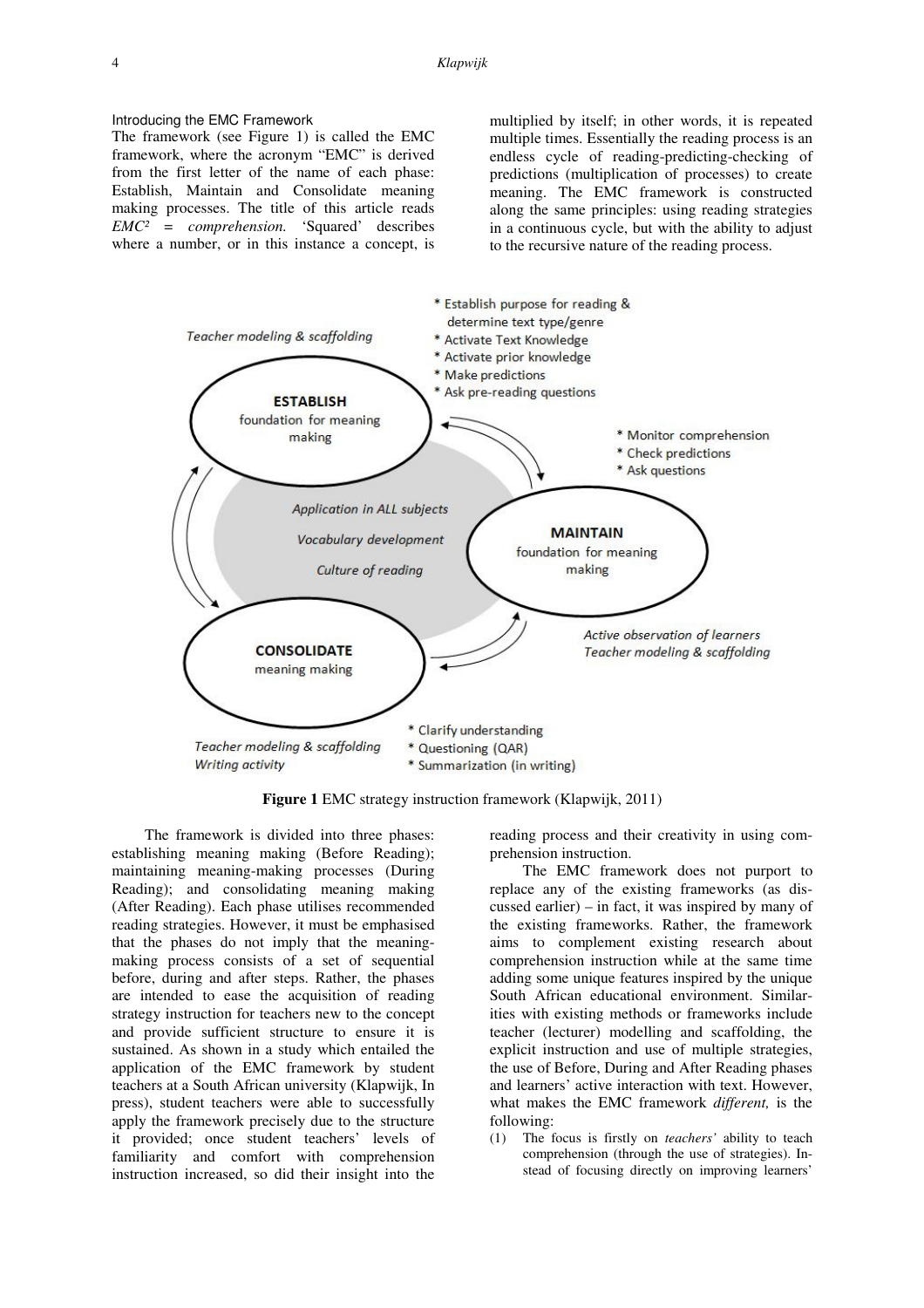reading comprehension (which seems to be the case in most existing research about comprehension instruction), the framework was designed for increasing teachers' comprehension instruction abilities, and assumes that learners will benefit by association.

- (2) The use of multilingual instruction or translanguaging (Garcia, 2009; Lewis, Jones & Baker, 2012), at least during the Before Reading Phase (particularly in establishing prior knowledge, making predictions and asking pre-reading questions). In a country where the majority of learners receive instruction in their second or third language, increasing participation and the potential for meaning making through the use of more than one language is *crucial.*
- (3) Application across all subjects. As Snow, Met and Genesee (1989:211) argue, in the case of bilingual (multilingual) schools, the teacher "plays the roles of the content teacher teaching subject matter and the language teacher seeking out opportunities to maximize language development". This fusion of roles requires teachers to "plan consciously for language growth as an integral part of content instruction" (Snow et al., 1989:214). Therefore, the content teachers must be able to analyse learners' linguistic and academic needs and skills to guarantee that students, by the end of a lesson, master not only the concepts of the content area but also effectively communicate using the target language.

Overall, the framework has the following aims:

- 1. Maximising meaning making throughout the reading process, with a strong focus on establishing the meaning-making process in the Before Reading Phase by increasing teachers' interaction with the text before reading it.
- 2. Continuous vocabulary development either formally (explicitly) or informally throughout all lessons, in all classes.
- 3. Establishing a culture of reading this could be as 'extreme' as implementing an extensive reading programme, but at the very least should include the active promotion of reading by teachers and schools.
- 4. Improving overall reading motivation (the idea being that the more successful learners become at comprehending, the more enjoyable reading becomes).

Based on the observation of teachers' use of the framework during the original research study, as well as subsequent observations of student teachers' application of the framework, it is best applied as described below.

# Applying the EMC Framework

The framework and its strategies are best applied as follows (also refer to Figure 1):

## Establish meaning-making processes (before reading)

A key point in the Before Reading Phase is the use of two strategies as basis for pre-reading: determining the purpose for reading, and determining text type (or Activating Text Knowledge). Because most South African learners go to school in and from print-poor environments, it is important for them to learn to establish a purpose for reading, so that their meaning-making process is "activated" in the correct manner even before starting to read.

**Determine Purpose for Reading:** generally, the purpose for reading can be enjoyment (informal reading at home, or in class), information (tasks in class, comprehension texts, reading for assignments – generally a large component of academic literacy), and learning (as for examinations or tests). By determining the purpose before reading learners' thinking is channelled in a specific and focussed manner. This is linked to **Activating Text Knowledge** (a strategy named specifically for this framework) or identifying the text type. Once learners become exposed and accustomed to a variety of fiction and non-fiction text types, their ability to identify the text type in conjunction with the purpose for reading, lays the first foundations for meaning making. For example, an expository text with a Geography topic (identified by, for example, the main heading, subheadings, bulleted lists, graphs, figures, italic print, etc.) will indicate that the purpose is most likely to find information, or to read for learning. On the other hand, a poem (identified by stanzas, rhyme, short lines) will indicate that the purpose is bound to be reading for enjoyment, or for information. Knowing the text type (once all types and genres become familiar to learners after an extended period of exposure to different text types) 'primes' the learners' attitude towards the text and directs their motivation and concentration for reading. Knowing that reading a particular text will be for enjoyment (a story or poem in class), or for information (completing an assignment) focuses their attention and concentration in a specific manner.

**Activating Prior Knowledge** – new knowledge is learnt best when linked to existing knowledge. Erten and Razi (2009:61) explain that "when readers bring relevant background knowledge to the reading process, they can allocate more attentional space for textual analysis and interpretation." During the use of this strategy, the aim is to elicit as much information as possible from learners about the topic in a discussion format. It is recommended that (within reason) no information is disregarded or disallowed, in order to make allowance for linguistic and cultural differences (particularly in a multilingual and multicultural environment). It is also recommended that (within reason and ensuring mutual comprehension) some form of **multilingual communication and/or translanguaging** be allowed in this strategy. By allowing the use of more than one language, it could encourage shy learners to participate, increase participation as a whole, and allow learners whose first language (L1) is not the same as the language of learning and teaching (LoLT), to participate in a non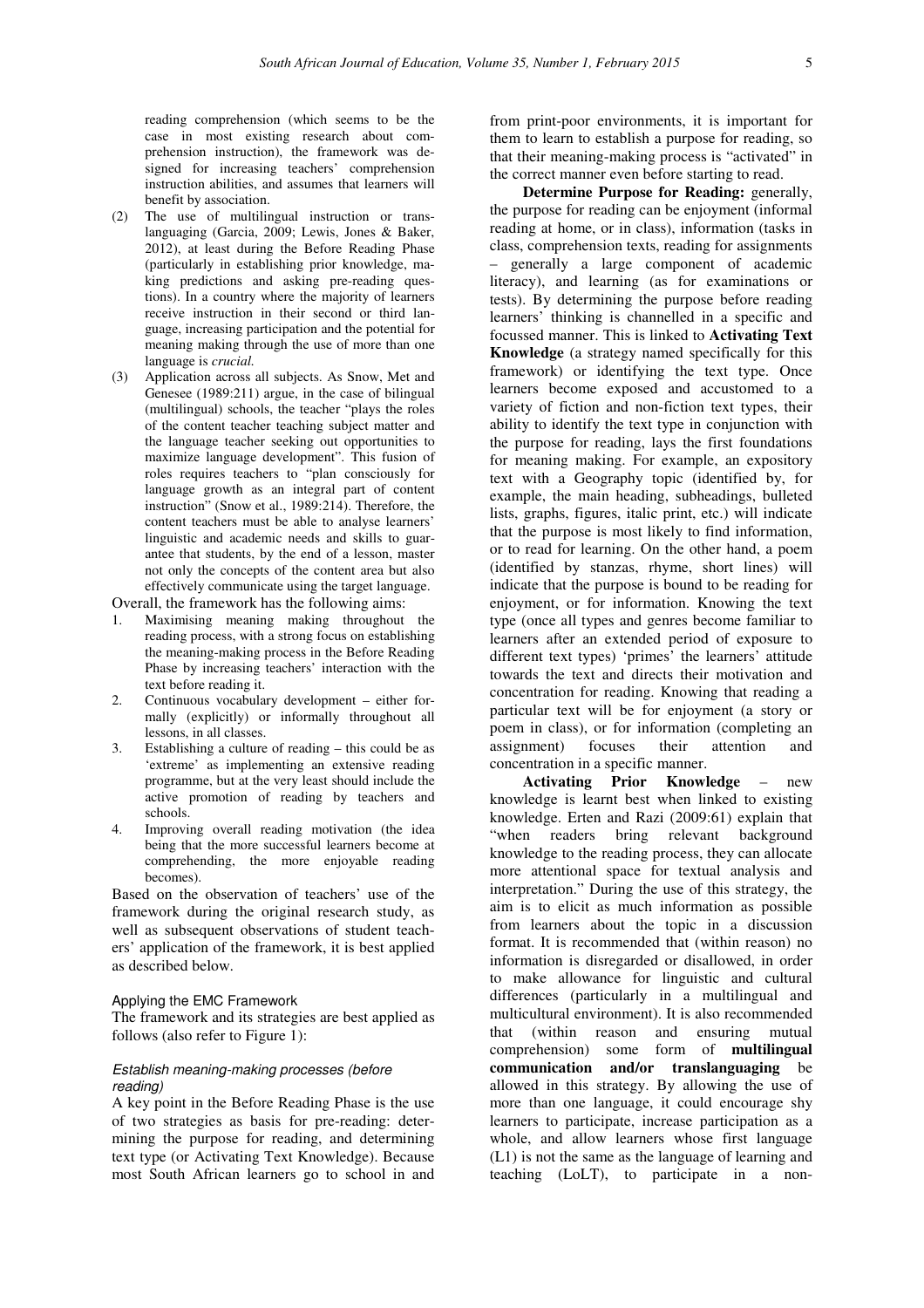judgemental environment, and to unlock their own schemata.

**Predictions** – this refers to learners making predictions about the text before reading it. Lubliner (2001) states that predictions help learners set a purpose for reading and anticipate what they will read. Predictions are directed by the text type, and serve as "guide posts" (Kelley & Clausen-Grace, 2007:79) in the During Reading Phase, when learners check their predictions, and adjust them where necessary (which encourages sustained engagement with the text). Teachers can also create a Prediction Guide, instead of asking learners to make predictions – particularly in the early scaffolding stages when learners are still learning to apply the strategies independently. A Prediction Guide consists of statements about the text which must be marked True or False by the learner before reading the text – once the text has been/is being read, learners are able to check their 'predictions'.

**Pre-reading questions** – this refers to learners' (not the teacher's) ability to ask questions of the text before reading the text. It is much the same as making predictions, but in question format. In other words, by looking at the text, and identifying the text type, perhaps after only seeing the title, learners formulate questions about the text. These questions are then used throughout the reading process as 'way points', by checking for their answers as the reading of the text progresses.

## Maintain meaning-making processes (during reading)

The important aspect of the During Reading Phase is for teachers to realise that both the teacher and learner are active participants in the reading process. Although reading a text out loud to the class, or having individual learners read specific paragraphs is perfectly acceptable and has its place in the reading classroom, emphasis must be placed on the fact that there is much more to the reading of a text than simply reading it together, whether silently or aloud. Also, if comprehension instruction is applied in all subjects, the 'traditional' reading aloud of texts will not suffice, since content subject lessons are not typically structured around a text being read aloud. The During Reading Phase attempts to teach the following: learners' monitoring of their own understanding' teachers monitoring learners; the use of so-called fix-it strategies; and learning to apply different reading techniques.

In terms of **monitoring** their own understanding, learners must be taught to ask themselves "Do I understand what I am reading?" throughout the reading process. While good readers automatically stop or slow down or apply a fix-it strategy when they realise that they no longer understand what they are reading, poor readers simply plough ahead without realising that they no longer understand what they are reading, or if they realise they have stopped comprehending, do not know how to remedy the situation. In the EMC framework, learners are taught to monitor their understanding by continually asking themselves "Do I understand what I am reading?" and if not, to apply one or more fix-it strategy, such as slowing down their reading, or speeding up their reading (slow reading tends to allow a reader's attention to wander), looking back, re-reading or asking the teacher for help.

While learners must be taught to monitor their own understanding, the teacher's role is also to monitor the learners' understanding and reading behaviour. The teacher's role in the During Reading Phase is not that of a passive bystander or a director who indicates who should read which paragraph, or sits down at her/his desk while the learners read the text silently. Apart from teaching learners how to monitor their comprehension and how to apply the fix-it strategies, the During Reading Phase presents an opportunity for teachers to study their learners carefully and learn more about their reading behaviours and problems. It is an opportunity to identify learners who struggle to concentrate, who have lost interest during reading, whose attention has started to wander, or who are hesitant to ask for help when they struggle. It is an opportunity to ensure that optimal reading conditions (limiting noise and other outside interference) are maintained.

The During Reading Phase is also an opportunity for teachers to teach learners different **reading techniques** – techniques that assist learners in reading not only narrative texts more successfully but especially expository texts (i.e. continuing to develop their academic literacy). Reading techniques include speed reading, skimming and scanning. Nuttall (1996:128) states that "speed, enjoyment and comprehension are closely linked with one another". Skimming and scanning are especially important for content subjects, where learners are required to find important information, summarise and read critically across multiple texts. It can be practised in all classes, including the so-called language class, through simple exercises. For example, learning to scan can (initially) be as simple as counting the number of paragraphs in a text, finding a specific word or phrase, identifying subheadings, and so forth. The more familiar learners become with text types, the more effective these different reading techniques will become.

### Consolidate meaning-making (after reading)

A key principle of the After Reading Phase is the consolidation of the meaning-making process *in writing.* This does not necessarily entail traditional full-sentence answers to pre-set questions, which is a concept that decreases learner motivation for answering questions, and often leads to incomplete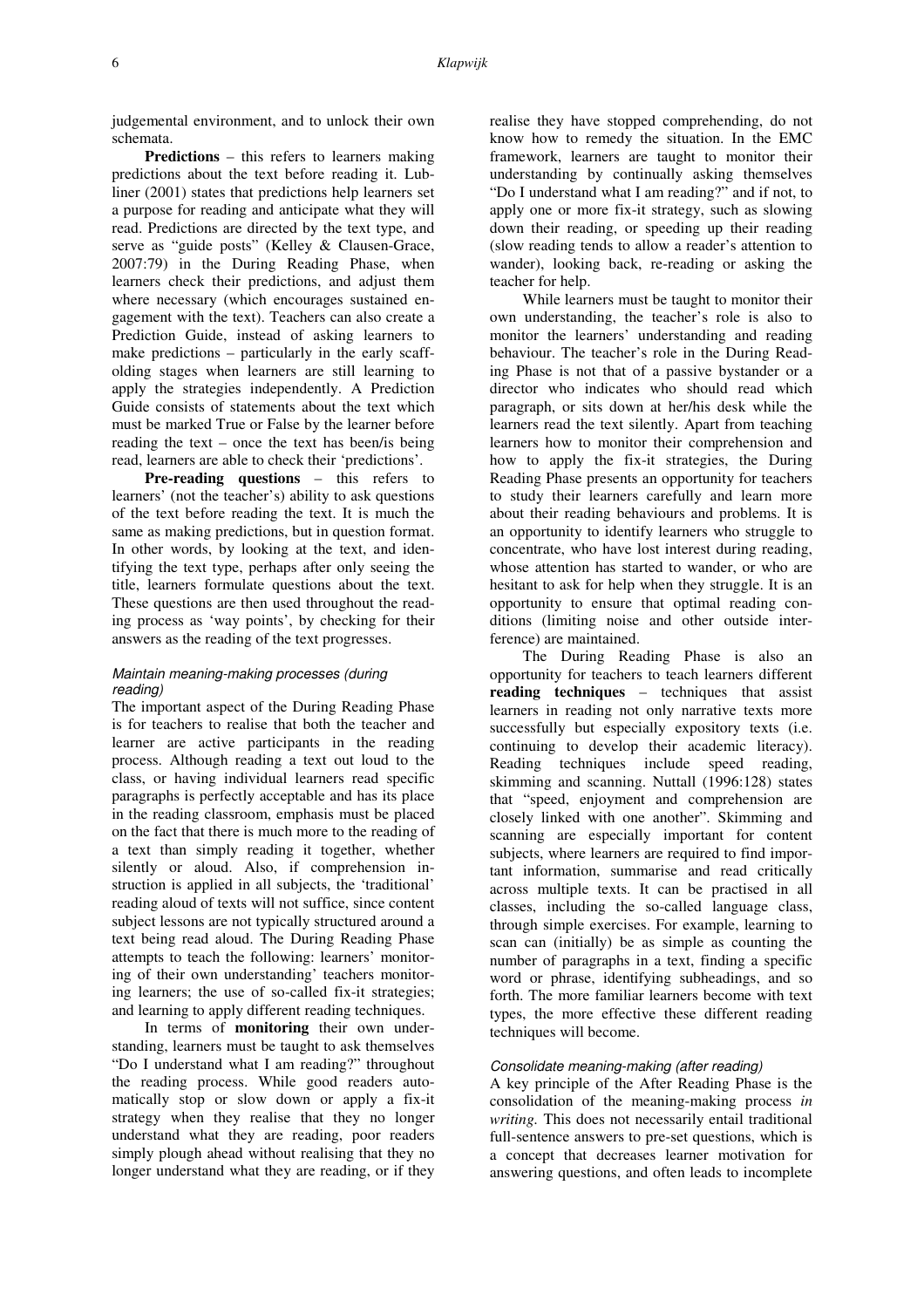work, because the lesson time routinely runs out before learners have answered all questions, causing more marking for teachers than necessary. A common existing method of testing comprehension is to present learners with pre-set questions based on the text; these questions are often predetermined as part of a prescribed textbook or prepared by the teacher, and may not always adequately address inferential levels of comprehension. Teachers also tend to regard this time (when learners answer questions in their workbooks) as an opportunity to do other work (such as administrative activities). Instead, apart from checking pre-reading questions and predictions at the end of the reading of the text, the EMC framework proposes that it is also important to teach learners how to *ask questions,* through use of the Question-Answer Relationship (QAR) strategy (Raphael, 1982). Tovani (2000:86) states that learners "who ask questions when they read assume responsibility for their learning and improve their comprehension". Four types of questions are used in the QAR strategy, namely *Right There* questions (answers can be found in the text, and questions often use the words as they are used in the text), *Think and Search* questions (the answer is found by searching for and putting together information from different parts of the text), *Author and You* (based on information in the text, but the learners must relate it to their own experience; the answer is not necessarily in the text), and *On My Own* questions (the answer is not in the text, but learners must use their prior knowledge to answer it). In the early stages of teaching learners to ask questions, teachers can formulate questions for each of the QAR categories, and ask learners to identify the question types. Here again, explicit teaching of question types is important, with sufficient modelling by the teacher, and extensive scaffolded practice.

Lastly, teaching learners to *summarise* a text is regarded as an important skill for successful schooling and academic literacy; in fact, Marzano, Pickering and Pollock (2001) go so far as to describe summarisation as one of the top nine effective teaching strategies in the history of education. Kelley and Clausen-Grace (2007:156) state that teaching summarisation can be challenging because learners may not understand a text sufficiently, and because summarisation is time consuming and "requires strong comprehension and higher-level thinking." Generally it seems few teachers know how to teach it (this was true for the teachers in the original research study as well as the student teachers to whom the framework was presented), and most go about it in a complicated manner, or ignore it altogether. Various simple methods exist for teaching summarisation, starting with single, short exercises and gradually building up to summaries of complete texts. Learning to

summarise may also be 'eased' – at least initially – by using narrative texts, and providing a onesentence summary for the start, middle and ending of the text, or providing an alternative title for the entire text. The summarisation of expository texts can start at a paragraph level, and progress to multiple paragraphs, and finally complete texts. Ultimately, irrespective of the grade level, the ability to summarise must be taught explicitly (particularly in content subject classes) by starting with short, simple exercises which increase to full-length texts.

## **Conclusion**

It must be reiterated that reading is a complex, multifaceted process. It can be argued that no single framework or model could ever cater for all facets, processes and skills required for successful reading. At best, a single part of the reading process can be addressed in detail, or a selection of processes can be combined and addressed. What is ultimately important is that teaching comprehension must become part of every teacher's skill set. It must no longer be only the so-called language teacher's domain to instruct reading comprehension, and more importantly, identify reading and reading comprehension problems. This is not to say all teachers should be language teachers and forego the instruction of their own subjects in order to 'teach language'. It merely means that all teachers should have the ability to identify and address reading and reading comprehension problems as they occur, instead of leaving it to the language teacher, or worse still, ignoring it altogether. It means that if a learner is struggling in, for example, Maths, the Maths teacher will be able to identify whether the learner's problem is purely numeric literacy or whether it is being compounded or caused by poor reading ability. It means that when handing out homework or an assignment that involves reading (as it inevitably does), all teachers will be able to ensure that learners are using reading strategies and monitoring their understanding; and if they are not able to, that they have the ability to revise such strategies, and to confirm their importance with the learners.

Generally it would seem that teachers may not have the skills needed for teaching comprehension effectively, which was also clear from the study on which the framework is based (Klapwijk, 2011). Teachers' seeming lack of comprehension instruction skills begs the scrutiny of the development of teacher training courses in the area of literacy skills and in-service teacher training programmes, which currently do not seem to focus specifically on issues of comprehension. Sailors (2008:653) states that "teachers are taught basic skills of reading instruction and sent out to teach with the understanding that, in time, they will learn all that they need to know to support comprehension. This is simply not true." Resources must be deployed to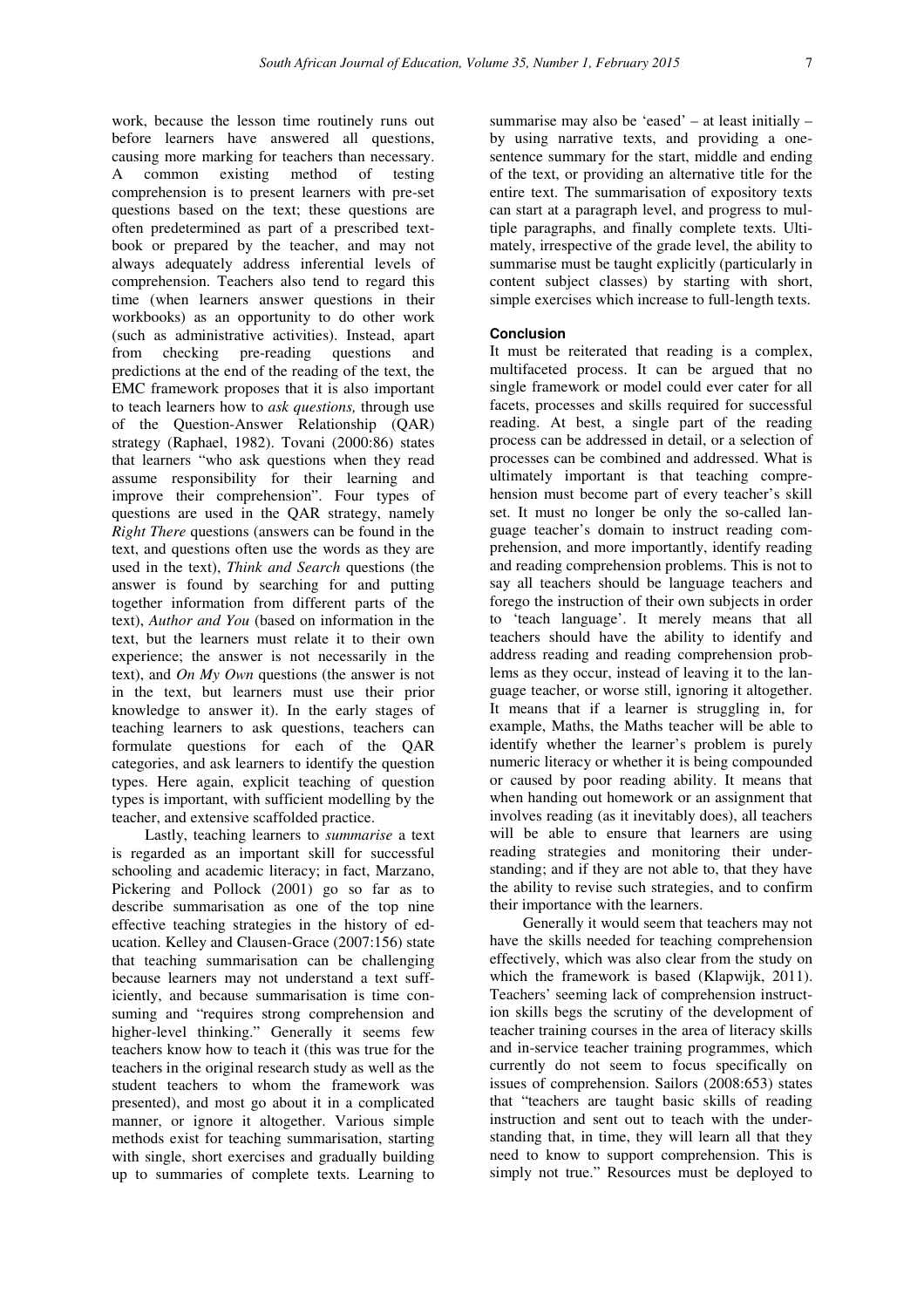develop a teaching corps capable of exercising judgement and taking decisive and appropriate action (Hill, 2003). This, of course impacts the role of institutions that train teachers. Effective teachers do not come cheap: the quality of their delivery will depend on the quality of their own education (Hill, 2003). In-service teachers, while not as captive an audience as student teachers, can benefit from the explicit structure and guidelines provided by a framework such as the one presented in this article.

In terms of pre-service teachers, teacher training institutions have a captive audience and have the ability to effect change 'from the inside out' by equipping student teachers with the skills required to tackle a teaching environment facing seemingly insurmountable challenges (e.g. in South Africa where literacy statistics are abysmal and many schools lack the necessary infrastructure and resources), instead of trying to work 'from the outside in' through yet another well-intended but short-lived 'development programme', which are generally implemented without the proper postimplementation teacher support. Transforming all teachers into comprehension experts will, however, require a change in thinking and a change to curriculums. The traditional approach of equipping only student teachers who elect a language as a main subject (as opposed to a content subject) with the requisite language teaching skills, must change to include all student teachers. In order to increase literacy rates, a dedicated focus on reading comprehension instruction is required, which means the inclusion of explicit comprehension instruction using, for example, a framework such as the one proposed in this study. Student teachers should learn what reading comprehension is, what the characteristics of a good reader are, and know which aspects in a reader influence the reading and reading comprehension process and the role of metacognitive knowledge in learning and reading. They should learn what reading strategies are, which strategies have been proven to work through research, and they should practice these strategies until their use (and instruction) becomes automatic. Every student teacher should leave their training institution as at least an amateur reading specialist. In this way, best practice in reading instruction, as identified and proven through research, will take hold in schools from the inside out through our graduate teachers.

Ultimately, just like comprehension instruction must not be separated from reading, reading comprehension instruction must not be separated from teaching. If every teacher is contributing to solving the reading literacy problem, it is more than likely that the poor literacy rates will start to show improvement within a relatively short period of time.

## **References**

- Anderson NJ 1991. Individual differences in strategy use in second language reading and testing. *Modern Language Journal,* 75(4):460-472. doi: 10.1111/j.1540-4781.1991.tb05384.x
- Block CC & Duffy GG 2008. Research on teaching comprehension: where we've been and where we're going. In CC Block & SR Parris (eds). *Comprehension Instruction: Research-based best practices* (2<sup>nd</sup> ed). New York: The Guilford Press.
- Bucuvalas A 2002. Looking closely at second-language learning: An Interview with Shattuck Professor Catherine Snow. *HGSE news,* 1 October*.* Available at
	- http://www.gse.harvard.edu/news/features/snow10 012002.html. Accessed 9 August 2014.
- Chall JS, Jacobs VA & Baldwin LE 1990. *The reading crisis: Why poor children fall behind.* Cambridge, MA: Harvard University Press.
- Durkin D 1978. What classroom observations reveal about reading comprehension instruction. *Reading Research Quarterly,* 14(4):481-533.
- Edwards PA & Turner JD 2009. Family literacy and reading comprehension. In SE Israel & GG Duffy (eds). *Handbook of Research on Reading Comprehension.* New York: Routledge.
- Erten IH & Razi S 2009. The effects of cultural familiarity on reading comprehension. *Reading in a Foreign Language,* 21(1):60-77.
- Fountas IC & Pinnell GS 1996. *Guided Reading: Good first teaching for all children.* Portsmouth, NH: Heinemann.
- Garcia O 2009. *Bilingual Education in the 21st Century: A global perspective.* Chichester: Wiley-Blackwell.
- Gersten R, Vaughn S, Deshler D & Schiller E 1997. What we know about using research findings: implications for improving special education practice. *Journal of Learning Disabilities,* 30(5):466-476. doi: 10.1177/002221949703000501
- Goodman KS & Goodman YM 2009. Helping readers make sense of print: research that supports a whole language pedagogy. In SE Israel & GG Duffy (eds). *Handbook of Research on Reading Comprehension.* New York: Routledge.
- Graves MF, Juel C & Graves BB 1998. *Teaching Reading in the 21st Century.* Needham Heights, MA: Allyn and Bacon.
- Guthrie JT 2003. Concept Oriented Reading Instruction: Practices of teaching reading for understanding. In AP Sweet & C Snow (eds). *Rethinking reading comprehension.* New York: The Guilford Press.
- Guthrie JT, Anderson E, Alao S & Rinehart J 1999. Influences of Concept-oriented Reading Instruction on strategy use and conceptual learning from text. *Elementary School Journal,* 99(4):343-366.
- Haller EP, Child DA & Walberg HJ 1988. Can comprehension be taught? A quantitative synthesis of "metacognitive" studies. *Educational Researcher,* 17(9):5-8.
- Hedgcock JS & Ferris DR 2009. *Teaching Readers of English: Students, texts, and contexts.* New York: Routledge.
- Hill A 2003. Themes in current education discourse that impact on teacher education. *Journal of Education,*  31:93-110.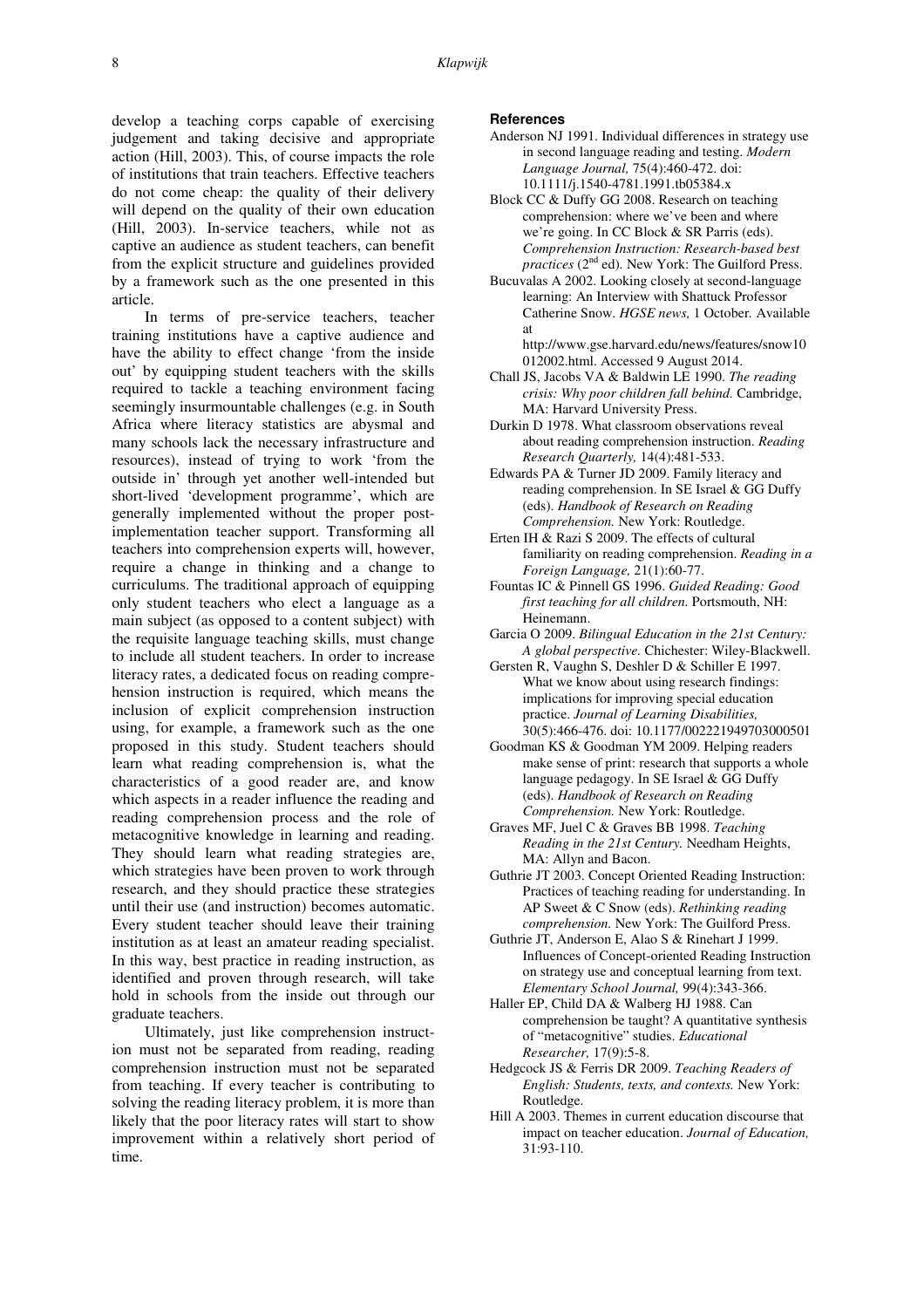- Howie S, Van Staden S, Tshele M, Dowse C & Zimmerman L 2012. *PIRLS 2011: South African children's reading literacy achievement summary report.* Pretoria: Centre for Evaluation and Assessment, University of Pretoria. Available at http://web.up.ac.za/sitefiles/File/publications/2013/ PIRLS\_2011\_Report\_12\_Dec.PDF. Accessed 9 August 2014.
- Howie S, Venter E, Van Staden S, Zimmerman L, Long C, Du Toit C, Scherman V & Archer E 2008. *Progress in International Reading Literacy Study 2006 Summary report: South African children's reading literacy achievement.* Pretoria: Centre for Evaluation and Assessment, University of Pretoria. Available at https://web.up.ac.za/sitefiles/file/43/314/SA%20PI
	- RLS%202006%20SUMMARY%20REPORT.pdf. Accessed 9 August 2014.
- Kelley MJ & Clausen-Grace N 2007. *Comprehension shouldn't be silent: from strategy instruction to student independence.* Newark, DE: International Reading Association.
- Klapwijk NM 2011. Reading strategy instruction for grades 4-6: Towards a framework for implementation. PhD thesis. Stellenbosch: Stellenbosch University.
- Klapwijk NM In press. Changing student teachers' views of comprehension instruction through the use of a comprehension instruction. *Journal for Language Teaching.*
- Klapwijk NM & Van der Walt C 2011. Measuring reading strategy knowledge transfer: motivation for teachers to implement reading strategy instruction. *Per Linguam: A Journal of Language Learning,* 27(2):25-40. doi: http://dx.doi.org/10.5785/27-2- 106
- Koda K 2004. *Insights into second language reading: A cross-linguistic approach.* New York: Cambridge University Press.
- Lewis G, Jones B & Baker C 2012. Translanguaging: origins and development from school to street and beyond. *Educational Research and Evaluation: An International Journal on Theory and Practice,* 18(7):641-654. doi: 10.1080/13803611.2012.718488
- Lubliner S 2001. *A practical guide to reciprocal teaching.* Bothell, WA: Wright Group/McGraw-
- Hill. Marzano RJ, Pickering DJ & Pollock JE 2001. *Classroom instruction that works: Research-based strategies for increasing student achievement.* Alexandria: Association for Supervision and Curriculum Development.
- McNamara DS, Ozuru Y, Best R & O'Reilly T 2007. The 4-pronged comprehension strategy framework. In DS McNamara (ed). *Reading comprehension strategies: Theories, interventions and technologies.* Mahwah, NJ: Lawrence Erlbaum Associates.
- Nuttall C 1996. *Teaching reading skills in a foreign language* (2nd ed)*.* Oxford: Heinemann.
- Palincsar AS & Brown AL 1984. Reciprocal teaching of comprehension-fostering and comprehensionmonitoring activities. *Cognition and Instruction,* 1(2):117-175.
- Parris SR, Gambrell LB & Schleicher A 2008. Beyond Borders: A global perspective on reading

comprehension. In CC Block & SR Parris (eds). *Comprehension Instruction: Research-based best practices* (2n ed)*.* New York: The Guilford Press.

- Paris SG & Hamilton EE 2009. The development of children's reading comprehension. In SE Israel & GG Duffy (eds). *Handbook of Research on Reading Comprehension.* New York: Routledge.
- Paris SG, Wasik BA & Turner JC 1991. The development of strategic reading. In R Barr, ML Kamil, PB Mosenthal & PD Pearson (eds). *Handbook of Reading Research* (Volume II)*.* Mahwah, NJ: Lawrence Erlbaum Associates.
- Paris SG, Wixson KK & Palincsar AS 1986. Instructional approaches to reading comprehension. *Review of Research in Education,* 13:91-128.
- Pressley M 1998. Comprehension Strategies Instruction. In J Osborn & F Lehr (eds). *Literacy for All: Issues in teaching and learning.* New York: The Guilford Press.
- Pressley M 2000. Comprehension instruction: what makes sense now, what might make sense soon. *Reading Online,* 5(2). Available at http://www.readingonline.org/articles/art\_index.asp ?HREF=/articles/handbook/pressley/index.html. Accessed 11 October 2010.
- Pressley M 2005. *Reading instruction that works: The case for balanced teaching (solving problems in the teaching of literacy)* (3<sup>rd</sup> ed). New York: The Guilford Press.
- Pressley M & Beard El-Dinary P 1997. What we know about translating comprehension-strategies instruction research into practice. *Journal of Language Disabilities,* 30(5):486-488.
- Pressley M, El-Dinary PB, Gaskins I, Schuder T, Bergman JL, Almaso J & Brown R 1992. Beyond direct explanation: Instruction of reading comprehension strategies. *The Elementary School Journal,* 92(5):513-555.
- Pressley M & Harris KR 1990. What we really know about strategy instruction. *Educational Leadership,* 48(1):31-34.
- Pretorius EJ & Lephalala M 2011. Reading comprehension in high-poverty schools: How should it be taught and how well does it work? *Per Linguam,* 27(2):1-24.
- Purpura JE 1998. Investigating the effects of strategy use and second language test performance with highand low-ability test takers: a structural equation modeling approach. *Language Testing,* 15(3):333- 379.
- Raphael TE 1982. Question-answering strategies for children. *The Reading Teacher,* 36(2):186-190.
- Sailors M 2008. Improving comprehension instruction through quality professional development. In SE Israel & GG Duffy (eds). *Handbook of Research on Reading Comprehension.* New York: Routledge.
- Snow MA, Met M & Genesee F 1989. A conceptual framework for the integration of language and content in second/foreign language instruction. *TESOL Quarterly,* 23:201–217.
- Tovani C 2000. *I read, but I don't get it: Comprehension strategies for adolescent readers.* Portland, ME: Stenhouse.
- Van den Bos KP, Brand-Gruwel S & Aarnoutse CAJ 1998. Text comprehension strategy instruction with